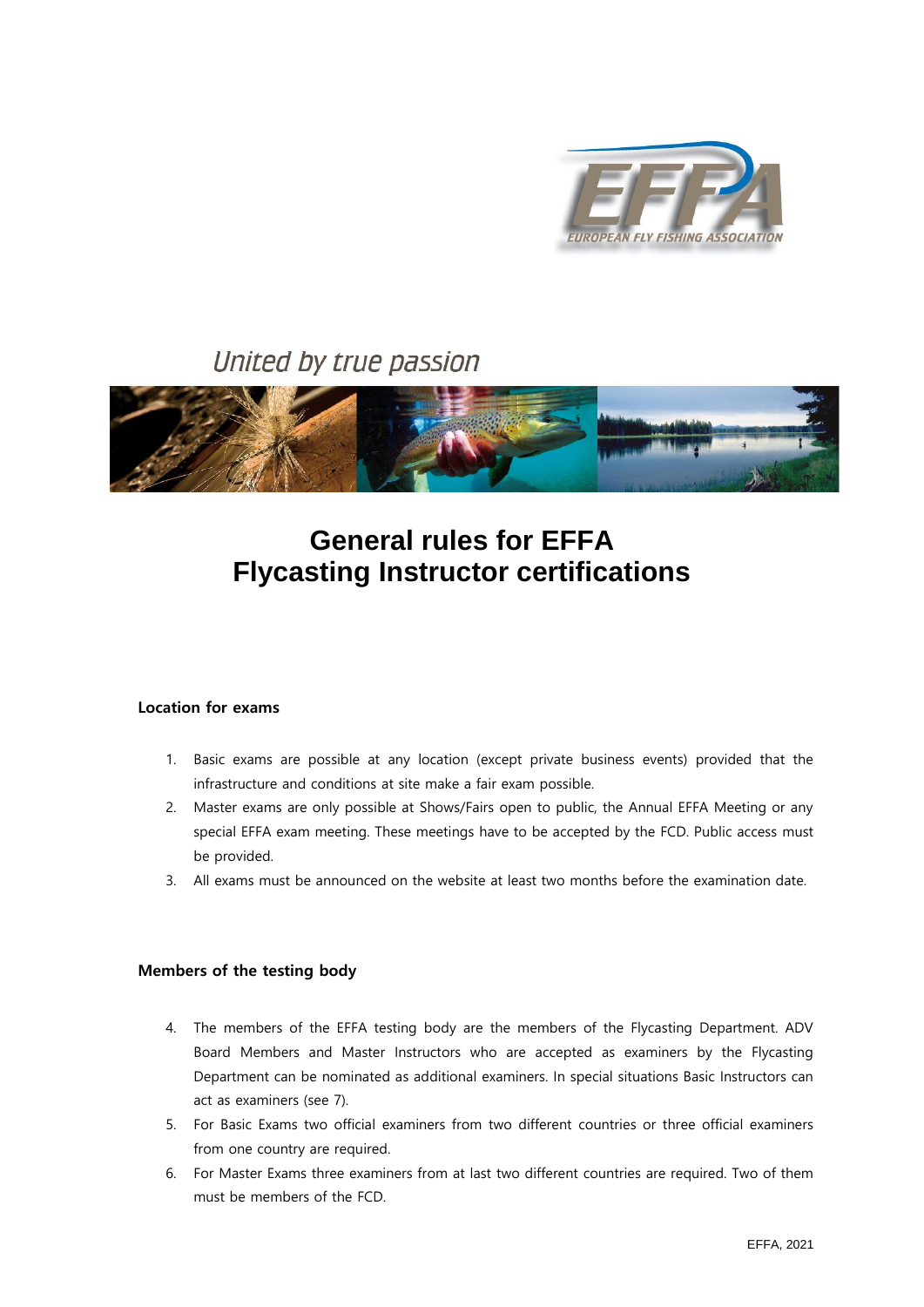- 7. In special situations (e.g., illness of an examiner, etc.) the remaining examiner(s) can choose an EFFA instructor at site to replace the second examiner to make the exam possible.
- 8. Experienced basic instructors who are preparing for the master exam may also assist official examiners at basic exams on request. There must be at least three years between their successful Basic exam and the assistance in a Basic exam. The official examiners are responsible and have the lead during the exam. Only they can judge the answers of the candidates but never the assistants.

#### **Enrolment and test requirements**

- 9. If the online enrolment form is sent to EFFA and the payment for the exam is transferred the candidate's application for the exam is accepted.
- 10. The deadline for sending in the application and transferring the examination fee is three weeks prior to the event for ordinary and eight weeks for remote exams (e.g., Russia) as those exams need a longer preparation (visa).
- 11. The maximum number of candidates per exam is eight (8). At annual meetings the number of candidates accepted may be slightly higher (dependent on the number of available examiners). The candidates' registrations are handled according to the first-come-first-serve-principle in regard of the payment.
- 12. If a candidate has registered correctly for an exam but the limit of candidates is already exceeded, he cannot be accepted for that exam but will be asked to go for the next exam. The money will meanwhile be kept as a deposit or given back on demand.
- 13. At site additional applications can only be accepted for special circumstances.
- 14. Candidates who show up late without prior announcement or special reason will lose their right to participate in the exam. Examiners can allow exceptions provided that the exam will not be disturbed.
- 15. If a candidate does not show up at an exam, his payment for the exam will not be refunded except there is an acceptable reason for his absence.
- 16. If a candidate is not dressed correctly, he is not allowed to take part in the exam.
- 17. If a candidate criticises the examiners decisions he will not be allowed to go on with the exam.
- 18. The candidate's equipment must match with the demands written down in the test. The equipment will be controlled prior to the test.
- 19. It is not allowed to change the equipment except part of it gets damaged during the test (e.g. break of rod or line).
- 20. Candidates may share the equipment.
- 21. For the Basic test is of advantage but not a must that the candidate has already been teaching students.
- 22. Candidates who want to go for the master exam must be recommended by an EFFA Master Flycasting Instructor. This master must guarantee that the candidate has taught a minimum of 70-100 paying students after having passed his basic certification. There must be at least 3 (three) years between the positive Basic exam and the enrolment for the Master exam.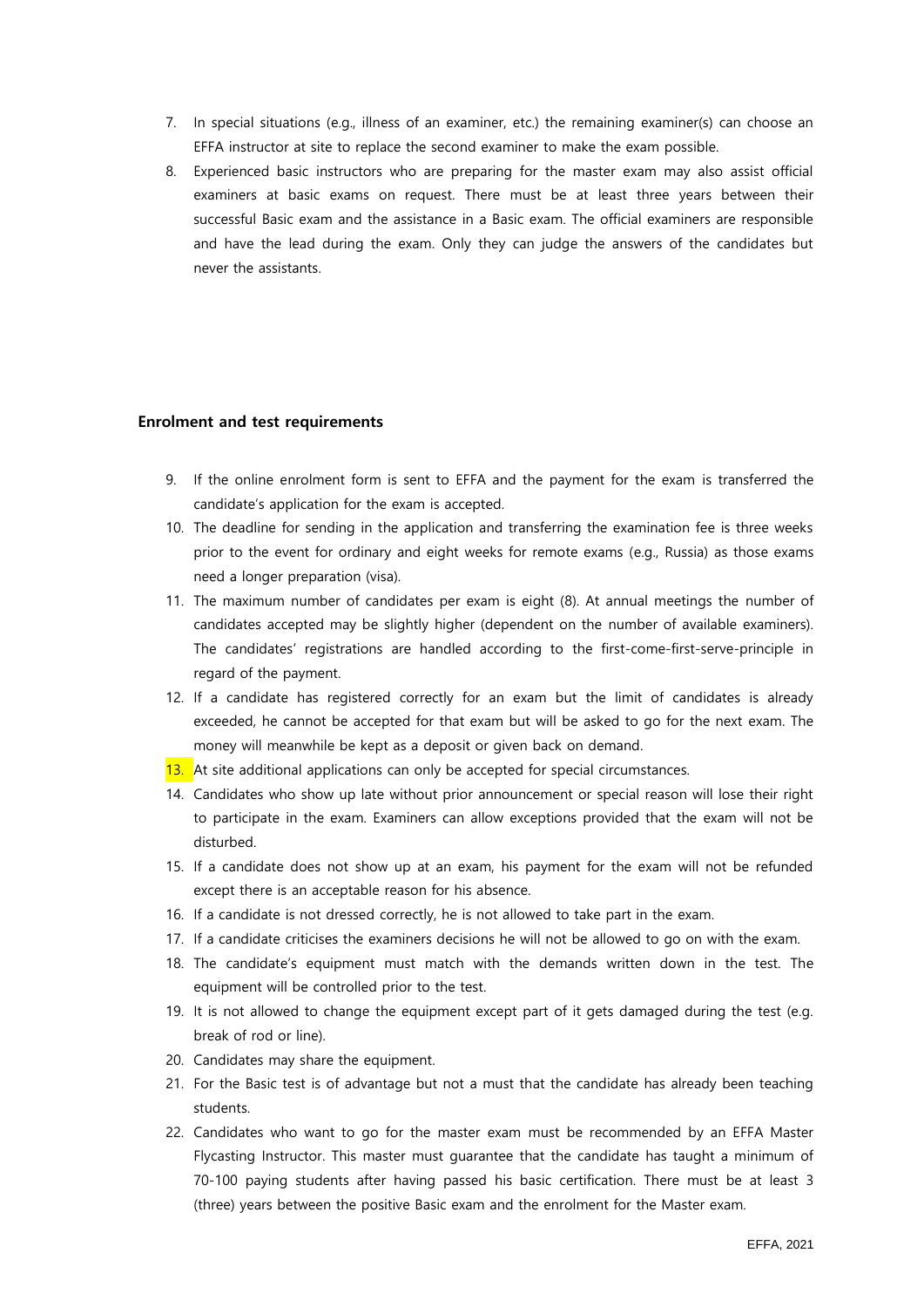### **Testing procedure**

- 23. The order of the blocks may differ from the examination form. It will be announced at the beginning of the exam.
- 24. Before starting with the required casts of part 1(casting limits) the candidate has the right to do one (1) training cast for every single casting limit (for target casting only for the first ring). The training cast does not count for the exam.
- 25. For every single casting limit the candidate has got three attempts. Depending on the weather the examiners can allow additional attempts.
- 26. Except for the casts performed on water all casting demands generally require at least two false casts**\*** prior to the final delivery (except anything different is wanted).
- 27. During false casting neither the fly line nor the fly or leader may hit the ground or water.
- 28. An attempt is only valid if the fly lands in front of the leader and the leader is in front of the fly line (except anything else is required, e.g., trick casts). Minimum distance from fly to fly line is one meter (in bad weather conditions)
- 29. If a candidate has got more than one mistake either in part  $1 (=$  casting limits) or part 2(=teaching part) of the exam he cannot go on. His exam is over.
- 30. If a candidate has not got more than one mistake each in part 1(b1-3) and part 2 (b4) he can go on with part 3(didactics). After having finished part 3 without a mistake, he can try once again to repeat the missed cast(s) of part 1 or 2. For the missed cast of part  $1(b1-3)$  he gets another three attempts. If he succeeds, he can go on with the theory exam.
- 31. Should he not be successful in repeating the missed cast(s) the exam is finished and he has to try again at one of the next exams. In case that only one missed demand remained after having performed the repetition cast(s) of part  $1(b1-3)$  and part 2 (b4) the candidate only has to repeat the subsection in which the missed cast was listed if he decides to repeat his Basic exam. E.g., did he not reach the demanded distance of the roll cast, he only must do the whole subsection in which the roll cast is listed (n this case b2) if he repeats his exam. If he masters all casts or demands of the subsection at the repetition exam, he can proceed with the theory exam. In case he fails again with passing the subsection b2 in any of the following repetition exams he only must positively pass the subsection in order to go on with the theory. In case of a mistake in the teaching skills, the whole subsection 4 must be repeated. After failing again to repeat the missing subsection in the repetition exam, there is only one attempt to repeat the exam per calendar year possible.
- 32. Master candidates must show Master-like performance and therefore they always have to repeat the whole test and not just the single blocks.
- 33. The certification fees are Eur 200.- for Basic and Eur 300.- for Master exams for each exam a candidate applies. It does not matter whether it is the first attempt or a repetition of an exam.

**\***A false cast always consists of a back cast and a forward cast.

Target casting: